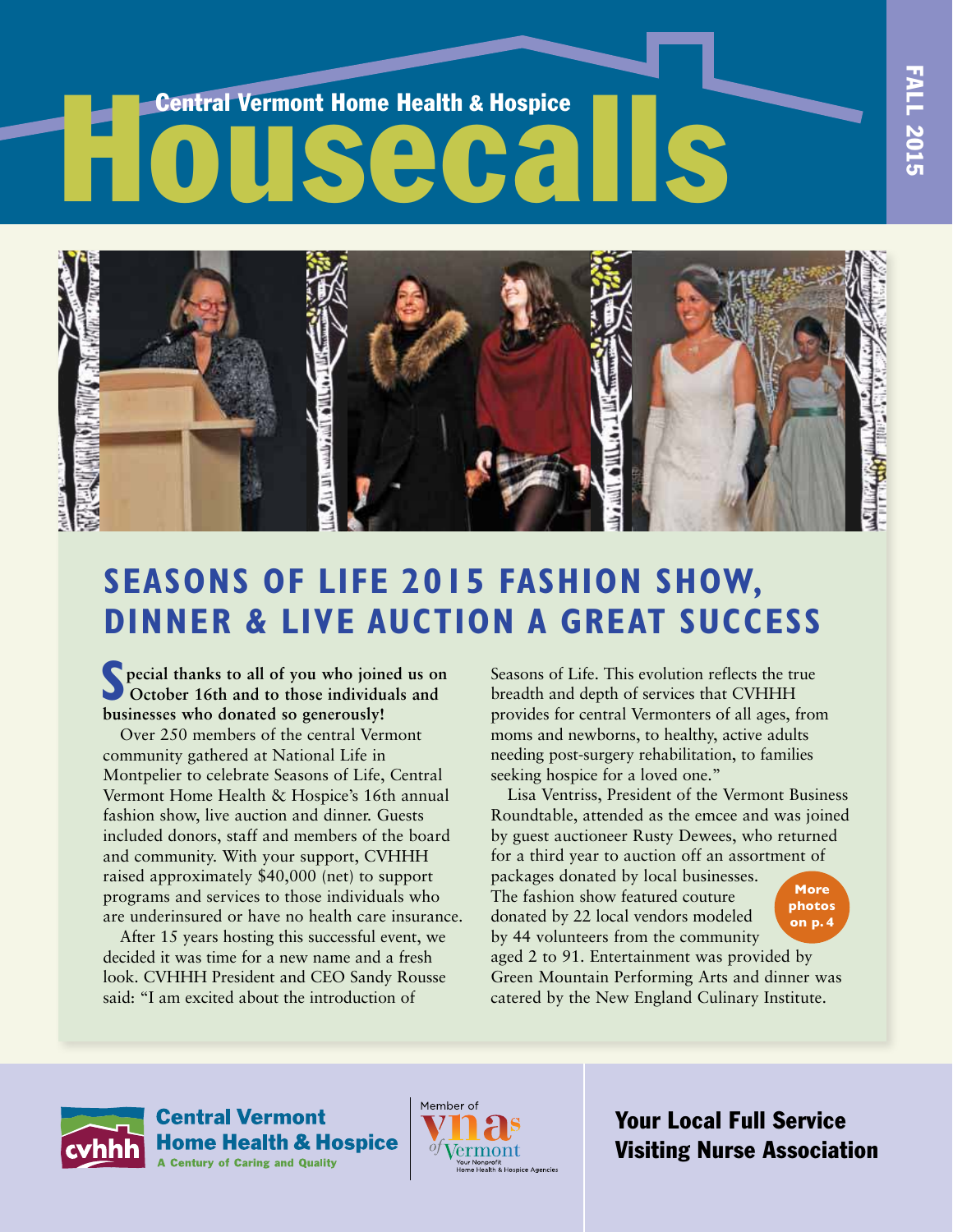# *A Message from Sandy Rousse*

**A** lmost daily, I discover new reasons to be proud to work at Central Vermont Home Health & Hospice. As many of you may know, my mother recently passed away. She was my best friend. **lmost daily, I discover new reasons to be proud to work at Central Vermont Home Health & Hospice.** As many of you Throughout her illness, and in the weeks since her death, I have been humbled by the support of friends, colleagues and neighbors. Thank you, again, for showing me the strength and compassion of this community.

It is this unwavering support that makes it possible for CVHHH to provide the thousands of visits and hours to residents of the 23 communities in our service area. This includes skilled nursing, rehabilitative therapies, maternal-child health, personal care and

bereavement counseling, as well as resource education, care coordination and case management in conjunction with other community providers that offer real solutions to individuals and their families.

Speaking of partnership, this year alone, we were involved in several projects that embraced new models of care delivery and technology, including telemonitors, to provide better coordinated care and reduce hospitalizations for at-risk central Vermonters. I am proud of the success of these pilot projects, some of which are ongoing, which demonstrate the willingness of



**COMPUTER** 

*Sandy Rousse CVHHH President & CEO*

multiple providers to work together on behalf of the community. This commitment to community, that is so deeply a part of central Vermonters, is what offers the assurance that there is someone, or some organization, who can and will help. I urge you to visit us online at www.cvhhh.org. On our homepage, you'll see a photo of writer, storyteller and East Montpelier resident Willem Lange. Ten years ago, Lange chaired a campaign for CVHHH that helped raise over \$50,000 to launch our telemonitoring program. Lange is at it again this year, generously serving as Honorary Chair of our Annual Fall Solicitation. Take a moment to read his letter and consider making an online donation as a show of support for our work and for this incredible community which we call home.

**Wishing you a healthy, happy holiday season.**

 **Sandy Rousse**



**Central Vermont Home Health & Hospice** 



**Housecalls** is a bi-annual newsletter for the friends and supporters of **Central Vermont Home Health & Hospice 600 granger Road, Barre, VT 05641 802-223-1878** 

**1-800-253-0191 (TDD Relay) www. cvhhh. org**



Kim Farnum, *Community Relations and Development Manager* (802) 224-2234 Emily McKenna, *Marketing Manager*  (802) 224-2215

### **2015-2016 Volunteer Board of Directors**

Megan Cicio, *Chair*  Sean Starr, *Vice Chair*  Gary Clark, *Treasurer* Jean Joslin, *Secretary*

Brian Aitchison Susan Chicoine Ed Flanagan Theresa Lever Chuck Martel Martin Miller William E. Patno, II

Gloria Rice Sandy Rousse\* Alison White David Zahn

### \*CVHHH *President & CEO*

### **CVHHH Service Area**

| Barre                  | Marshfield | Waitsfield   |
|------------------------|------------|--------------|
| <b>Barre Town</b>      | Middlesex  | Warren       |
| Berlin                 | Montpelier | Washington   |
| Cabot                  | Moretown   | Waterbury    |
| Calais                 | Northfield | Williamstown |
| Duxbury                | Orange     | Woodbury     |
| <b>East Montpelier</b> | Plainfield | Worcester    |
| Fayston                | Roxbury    |              |
|                        |            |              |

### **CVHHH Programs**

- **• Home Health Care**
- **• Hospice and Palliative Care**
- **• Maternal and Child Health**
- **• Long Term Care**
- **• Health Promotion**
- **• Private Care**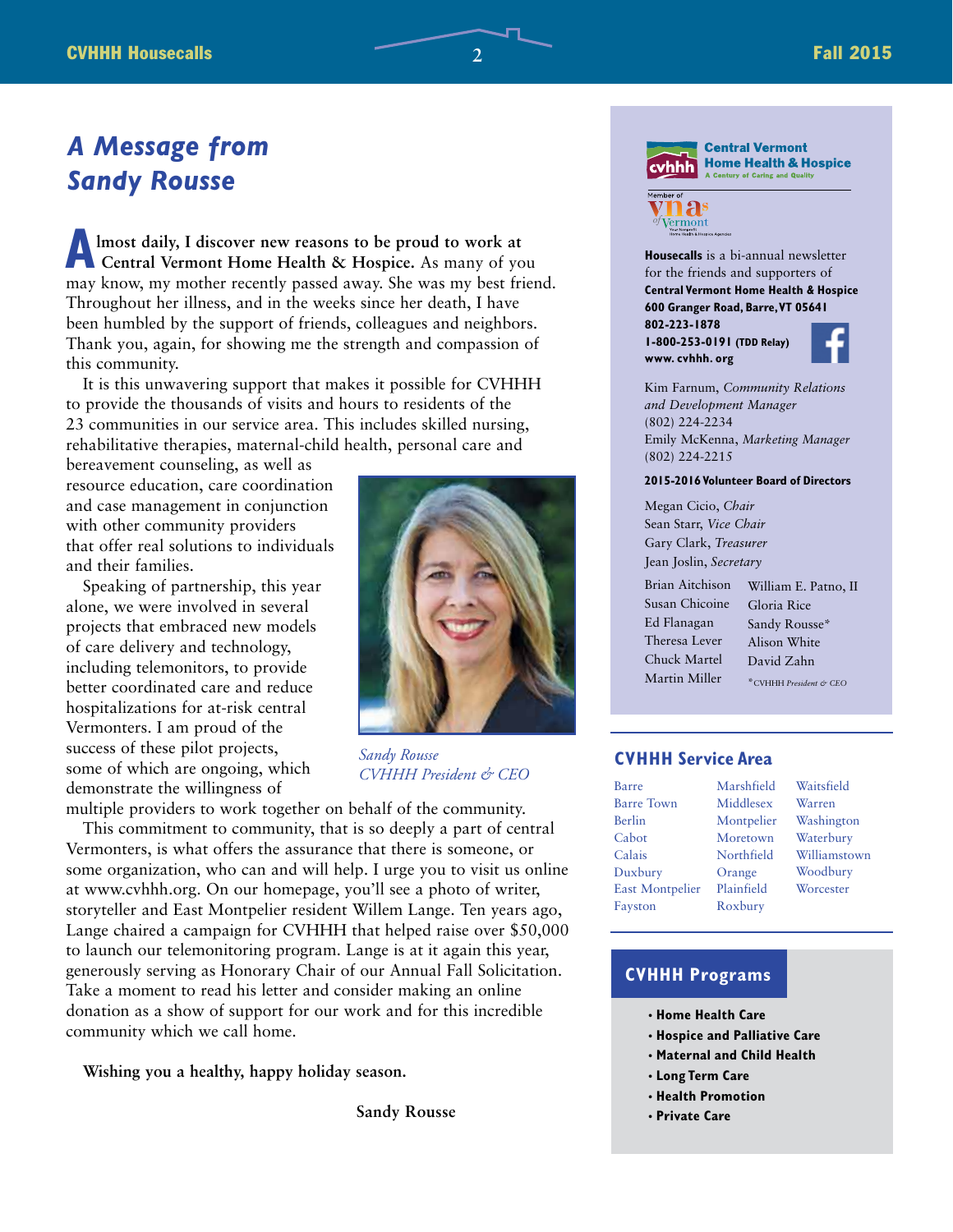### **Board of Directors Update**

# **CVHHH Welcomes New Board Member Brian Aitchison**

In September, we welcomed Brian Aitchison to our Board of Directors. Brian is a lifelong Vermonter who grew up in Montpelier and attended the University of Vermont, where he earned a Bachelor of Science Degree. Brian joined Denis, Ricker & Brown Insurance in 1987. He became a stockholder and officer of the firm in 1997 and is currently a Vice President of Denis, Ricker & Brown/ Hickok & Boardman, Inc.

"I am thankful that CVHHH is a part of our community," says Brian. "I have friends and family who have received CVHHH services, and the agency delivered a high level of compassionate care. I look forward to assisting CVHHH advance its mission as a member of the Board."

Brian is a member of the Montpelier Rotary Club, past president of the Central Vermont Chamber of Commerce and has served on several advisory committees for nonprofit organizations in central Vermont. He lives in Berlin, Vermont with his wife and two children.





# **New CVHHH Website Live: Updated Design & Architecture Provides Better User Experience**

Have you visited us online recently? In September, we relaunched our website, still located online at www.cvhhh.org. As part of the year-long project, we partnered with Brandthropology who designed the site — and our affiliate agency, VNA of Chittenden & Grand Isle Counties, to rebuild our online home from the ground-up.

### Highlights include:

- User-friendly site architecture that makes it easier than ever for you to find the information you need about our services and to make secure online donations
- Updated functionality: service pages now include FAQs, with answers to your questions about care provided, payment and eligibility, plus online contact forms that allow you to send emails to staff
- News feed on the homepage with up-to-date information about current events and a printable events calendar

Please let us know what you think. Send your feedback to Emily McKenna, Marketing Manager, at emckenna@cvhhh.org or 224-2215.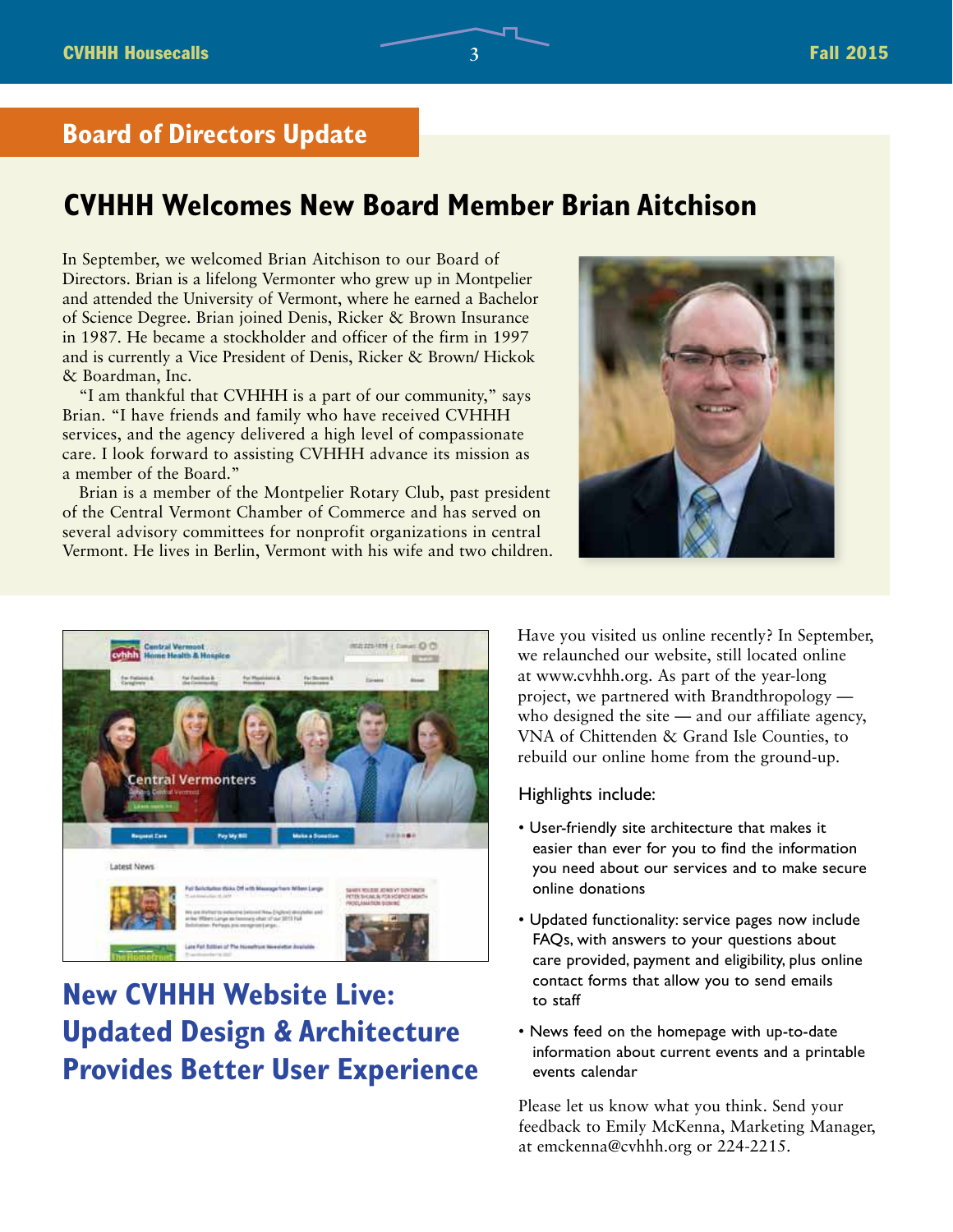**CVHHH Housecalls 1 Fall 2015** 





# ∖€ **VEI SNAK** 不同小人 **Seasons of Life**

**NURE** 

### **2015 Fashion Show, Dinner & Live AuctionSE**  $= 7$ F

**EXAMPLE** 





**SALE ALC** 





















H

 $\mathbf{H}$ 

all he and the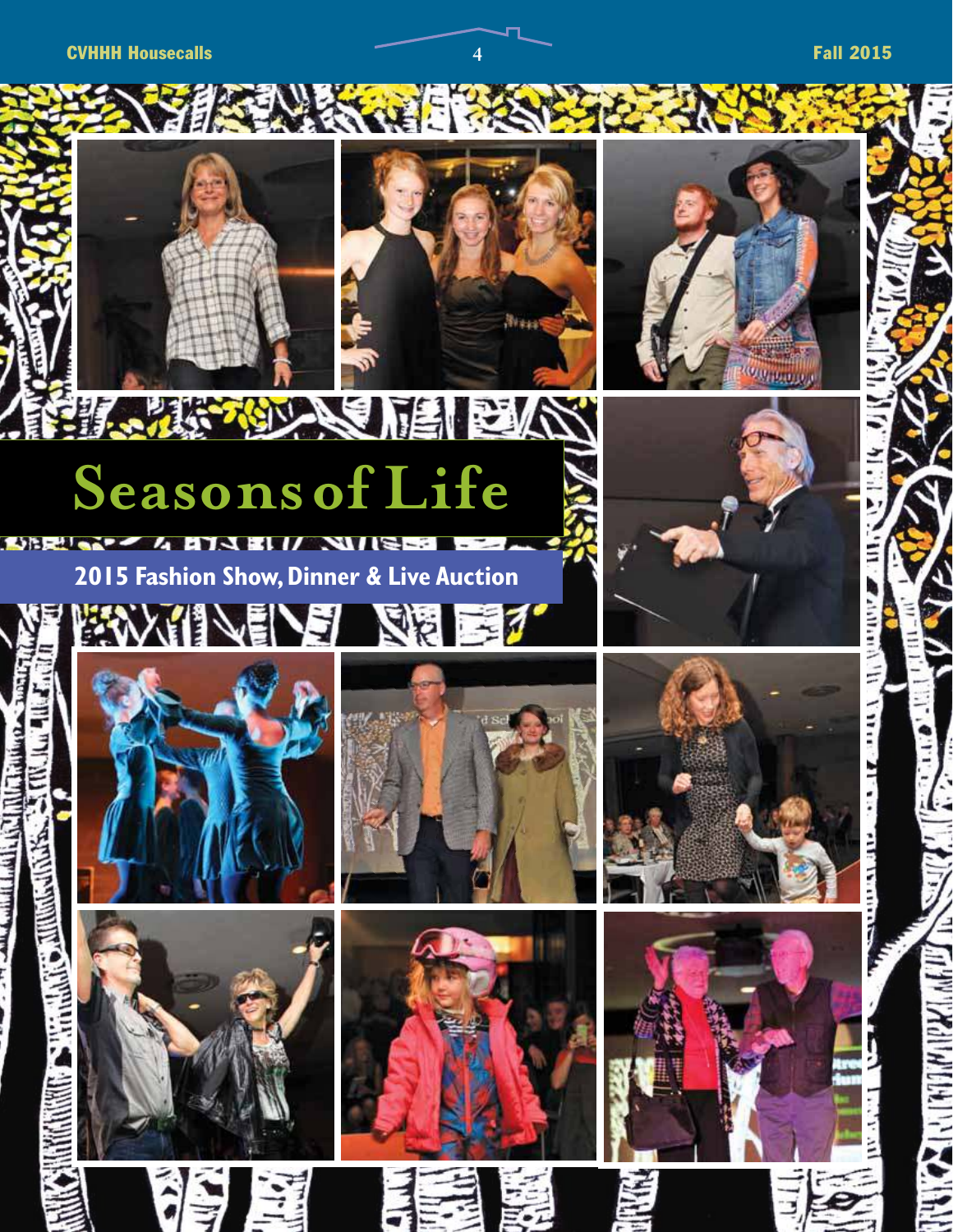# **Donors give Kudos to CVHHH**

A recent gathering at CVHHH was an occasion for friends and supporters of the agency to experience the technology of our telemonitor tablets. These units are placed in the homes of patients, who are then able to record their blood pressure and blood oxygen, glucose and weight. Results are sent to Nicole Keaty, RN, CVHHH's Telehealth Manager, who reviews results and follows up on any measures that seem abnormal. If necessary, we reach out to the patient or contact the patient's primary care doctor.

Alan Weiss, a well-known nonagenarian from Montpelier, who has been a telemonitor user, shared about his positive experiences with the technology and the professional and caring staff who visited with him. Weiss also noted how much he enjoyed the conversations that he had with the CVHHH team. Weiss shared that he donates to CVHHH and urged his fellow associates to continue their support and to increase their donations as they are able.

If you are interested in making a donation to CVHHH or would like to learn more about how you could contribute to our agency, please contact either: Dan Pudvah, Director of Development at dpudvah@cvhhh.org or (802) 224-2235 / Kim Farnum, Community Relations & Development Manager at kfarnum@cvhhh.org or (802) 224-2234.



*Janet Knutsen, left and Nicole Keaty, right*



*Alan Weiss*

# **CVHHH Has Been Awarded grants This Year**

The following organizations have awarded grants to CVHHH this year to support the Telehealth Program:

- Richard E. and Deborah L. Tarrant Foundation
- National Life Group Community Foundation
- Vermont Mutual Charitable Fund
- The Central Vermont Women's Giving Circle
- The Mad River Rotary Club
- The Montpelier Rotary Club
- The Northfield Rotary Club

Funds are being used for general program support, to purchase new telemonitor tablets and to replace several older units.

# **Stay in touch with CVHHH. Sign up for our E-News**

You may now sign up for CVHHH e-news on our website. Visit us at www.cvhhh.org and provide your first, last name and email address, and we'll send you regular updates with news of the latest CVHHH happenings — events, volunteer opportunities, community news, job postings and clinic schedules.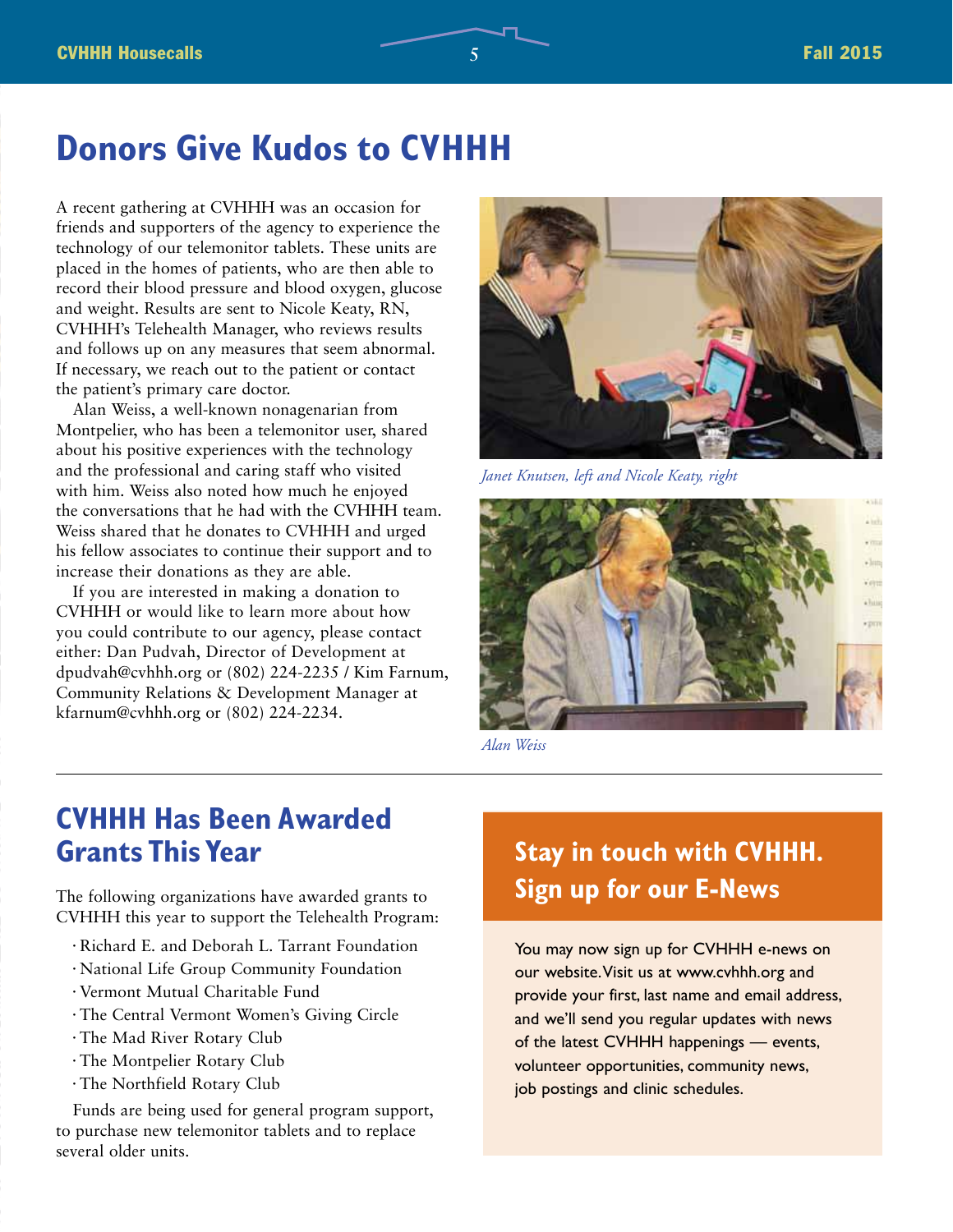# **Meet New Community Relations & Development Staff Kim Farnum and Patty Connor**



**Kim Farnum** joined CVHHH in March as Community Relations & Development Manager. Kim has worked in the healthcare sector for the past eighteen years. Prior to joining the agency, Kim worked independently on education and outreach initiatives for a number of Vermont organizations including Rutland Regional Medical Center and

Springfield Health Care Systems. Kim also worked at Central Vermont Medical Center as a Project and Development Manager. In addition to her experience in development, she brings experience in finance and marketing to our agency.

Kim lives in East Montpelier with her husband Greg and two daughters Mikayla and Aurelia. Kim loves the outdoors. In the winter months she spends time skiing, snowmobiling and snowshoeing and during the warmer months, she loves spending time with family and friends on the water. Her hobbies include traveling and photography.



**Patty Connor** joined CVHHH in April as Community Relations & Development Assistant. She re-entered the workforce in 2013 working with the grant administrator at The Vermont Adoption Consortium. Prior to this, she worked 21 years at home raising two children. Patty also works for Connor Contracting, Inc.

coordinating special projects and marketing. She is excited to bring her organizational and creative skills to CVHHH.

Patty lives in East Montpelier with her husband, John. They have two children. Matthew is a Quality Engineer working in Cambridge, MA and Erin is a senior studying education at St. Michael's College in Colchester. Patty enjoys reading, crafting, and photographing her family and travel adventures.

# **Sandy Rousse Named President of VNAs of Vermont**

Sandy Rousse was recently elected President of the VNAs of Vermont (VNAVT), the association of 11 not-for-profit Visiting Nurse Associations



providing home health and hospice care to all Vermonters. Rousse was elected by members of the VNAVT board, which is comprised of leadership from member agencies. As VNAVT President, Sandy will work closely with VNAVT Executive Director Peter Cobb, serving as the organization's spokesperson at meetings with key community partners and stakeholders.

### **Thank You for Choosing CVHHH as Your Flu Vaccine Provider**

**This fall, we provided over 1,200 central Vermonters with flu vaccinations.**

On behalf of Allison Jones, our Health Promotion Nurse, we'd like to thank all of the individuals and businesses who chose CVHHH as their flu vaccine provider. Here's to your good health in 2016!



*Allison Jones, Health Promotion Nurse*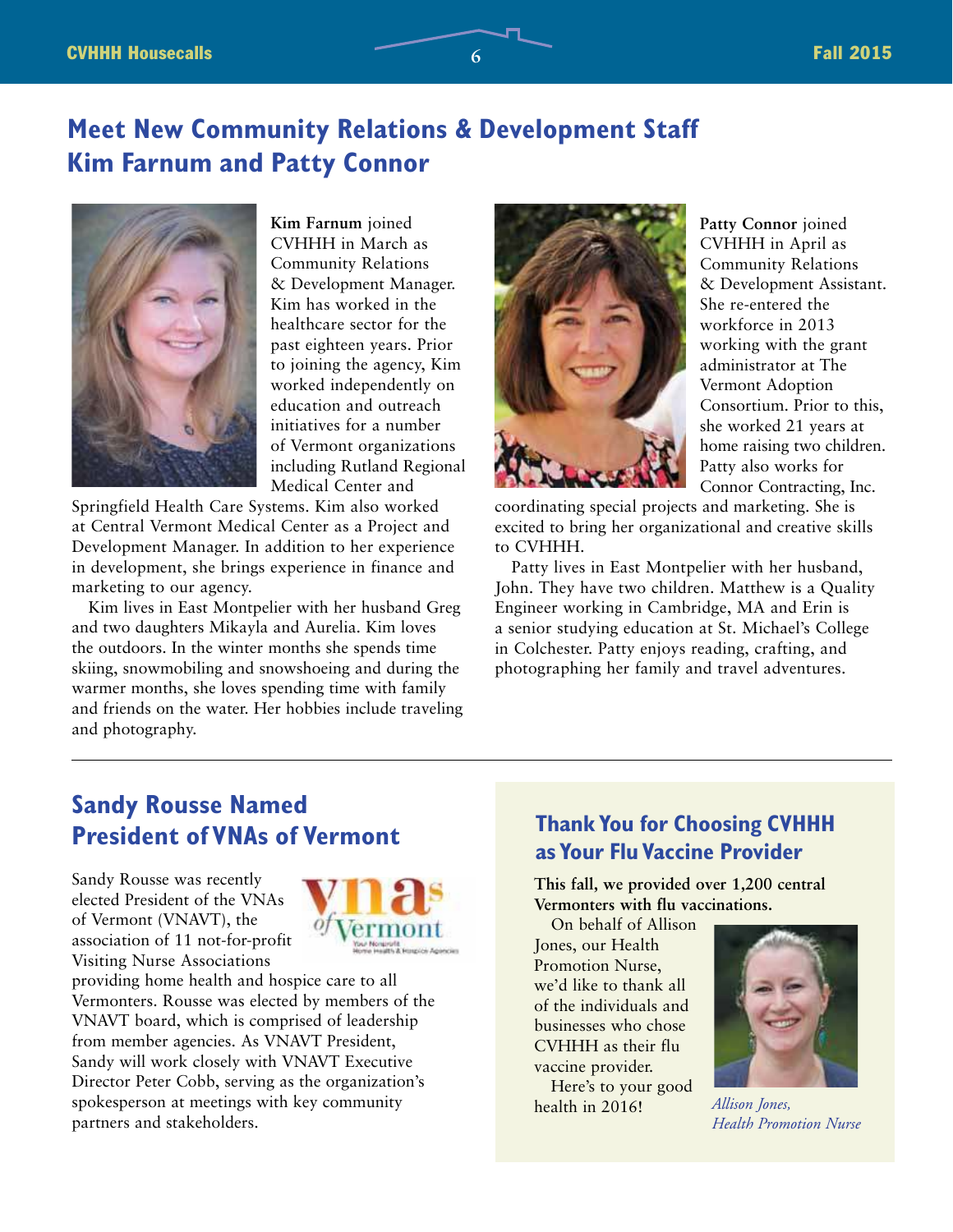

*NFP Team (l to r): Rachael Byrnes, Lorna Corbett, Katy Leffel, Terri-Lee Palermo*

# **Nurse-Family Partnership Team Recognized for Work in Community**

Nurse-Family Partnership (NFP), which supports first-time mothers in the community with home visits, nutrition and parenting education, lactation assistance, emotional support and care coordination, was recognized this year by the NFP National Office for achieving high caseloads. "We are proud of the growth of this program, now in the final months of its second year," says Lorna Corbett, RN, CLC, Maternal-Child Health and NFP manager. "Together, we are helping first-time moms and babies achieve successful outcomes, including healthy pregnancies and working towards personal life goals."

### **Meet Your NFP Nurses**

**Lorna Corbett, RN, CLC** – Lorna received her Nursing Degree from Norwich University and is a Certified Lactation Counselor and Childbirth Educator. She lives in central Vermont with her husband and four children.

**Rachael Byrnes, RN, BSN –** Rachael graduated from Montana State University with degrees in nursing and psychology and is the newest addition to the NFP team. Rachael, a Certified Lactation Counselor, lives in Richmond with her husband, also a nurse.

**Terri-Lee Palermo, RN, MSHS –** Terri received her BSN from UVM and a Master of Science in Health Sciences from Trident University. She has three children, two grandchildren and lives in Waterbury with her husband and dog.

**Katy Leffel, RN, CLC –** Katy received her nursing degree from Norwich University and is a Certified Lactation Counselor. She lives in Marshfield with her husband, two daughters, a beagle mutt and a barn cat.

### **We'd like to thank the following CVHHH staff for their many years of service to the community**

**10 YEARS**

**35 YEARS** Ellie Boisvert Connie Colman

**25 YEARS** Donna Fontana **20 YEARS** Karen Bagley Laura Parker

### **15 YEARS**

Joyce Chilton Daphne Herwig Lisa Washburn

Mark Dello Russo Linda Kinney Michelle Walker

**5 YEARS**

Deborah Burbank Manon Cote Heidi Eames Kathy Lyford Cindy Merrill Francine Miller

Robert Oakley Jean Semprebon Diane Tulloch